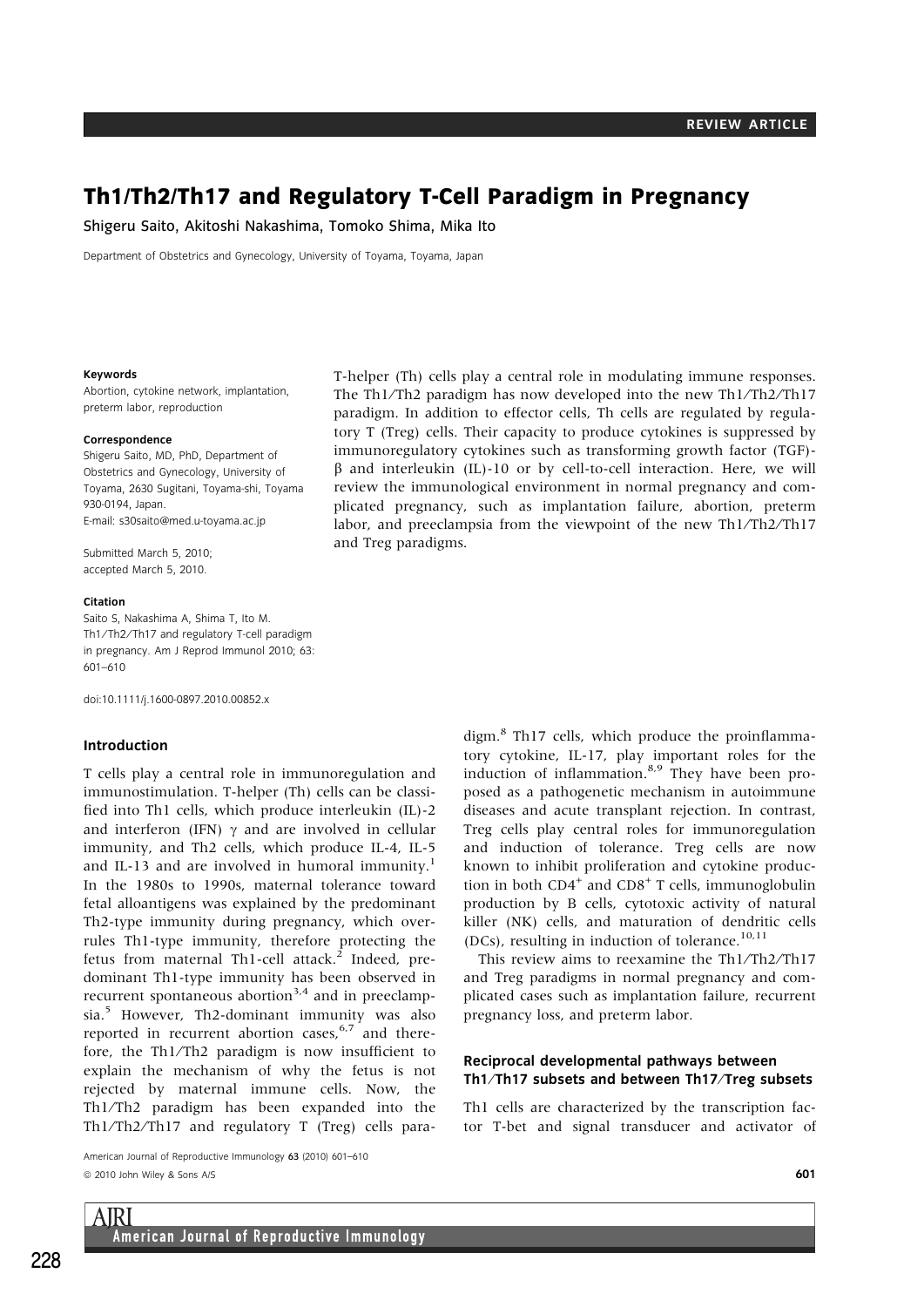transcription (STAT) 4, and the production of IL-2, IFN- $\gamma$ , and tumor necrosis factor (TNF)  $\beta$ . They are involved in the cellular immunity and rejection process. In contrast, mediators of humoral immunity, Th2 cells develop into IL-4-, IL-5-, and IL-13-producing cells by the transcription factor GATA-3 and STAT6. A new lineage of Th cells that selectively produce IL-17 has been proposed. This population, which has been termed Th17, plays a critical role for the induction of inflammation and plays a critical role in the pathogenesis of autoimmune diseases and rejection.<sup>8,9</sup> Th17 cells are characterized by unique signaling pathways, receptor-related orphan receptor (ROR) C2 or ROR-a. Th17 cells are involved in the host defense against bacteria, fungi, and viruses. But evidence for the pathogenic role of Th17 in rheumatoid arthritis (RA), psoriasis, multiple sclerosis, and inflammatory bowel disease has been reported.<sup>8,9</sup>

The function of effector T cells, such as Th1, Th2 and Th17 cells, is regulated by  $CD4^+$  CD25<sup>+</sup> regulatory T (Treg) cells.  $CD4^+$   $CD25^+$  Treg cells are important cells for the maintenance of peripheral tolerance. $10,11$  The master gene for the differentiation to Treg cells is transcription factor forkhead box P3 (Foxp3).

Interestingly, recent data show the reciprocal development pathways between Th17/Th1 subset and Th17/Treg subsets<sup>8</sup> (Fig. 1). The progenitor cells differentiate to Th17/Treg intermediate cells, which express both RORC and Foxp3. The differentiation of both Th17 and Treg cells requires transforming growth factor (TGF)- $\beta$ . When DCs are activated by microorganisms that induce production of proinflammatory cytokine IL-6 or IL-1, TGF- $\beta$  induced differentiation of native T cells diverted away from the induced Treg cells pathway and toward the Th17 cells pathway. The differentiation of human Th17 cells is inhibited by high TGF- $\beta$  concentrations but requires IL-1 $\beta$  and IL-6.<sup>8,9</sup> Prostaglandin E<sub>2</sub> (PGE<sub>2</sub>), which is a mediator of tissue inflammation, induces up-regulation of IL-23R and IL-1R and promotes the differentiation and expansion of Th17 cells. The plasticity of Th17/Th1 lineage has also been reported.<sup>8</sup> The existence of IFN $\gamma^+$  IL-17<sup>+</sup>-double positive T cells has been reported. Stimulation by IL-12 down-regulates IL-17 production and induces IFN $\gamma$  production, suggesting Th1 polarization (Fig. 1), but interplay between the Th1 and Th17 lineages has not been fully clarified.

Interestingly, the conversion of Treg cells to Th17 cells has been reported in humans and mice. IL-6



Fig. 1 Th1, Th2, Th17, and Treg cells development from CD4<sup>+</sup> progenitors. Plasticity of T-cell phenotype between Th1 cells and Th17 cells or Treg cells and Th17 cells is reported.

American Journal of Reproductive Immunology 63 (2010) 601–610 **602 2010 John Wiley & Sons A/S**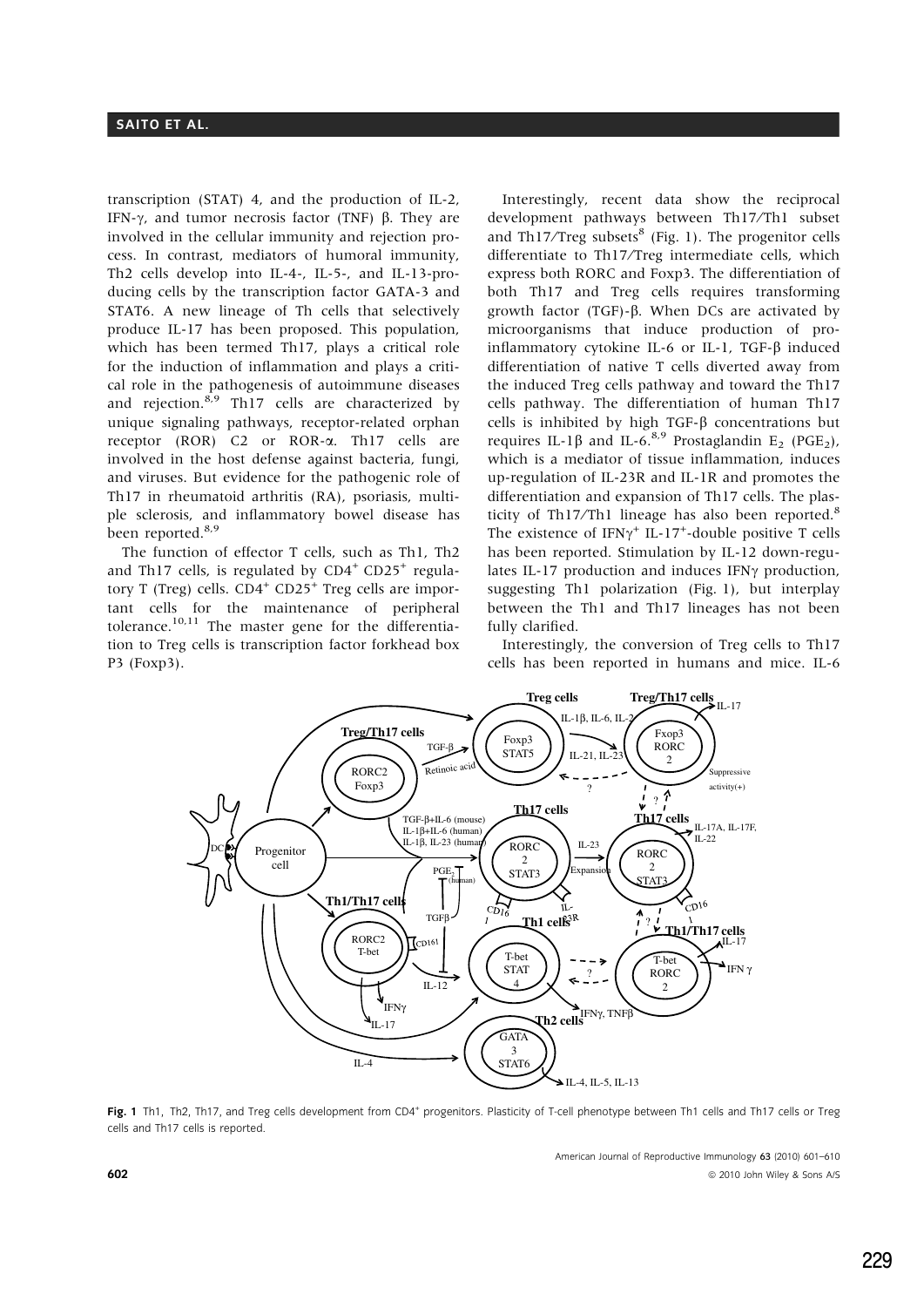plays an important role in this process in mice, and IL-1 $\beta$  and IL-2 are the key cytokines in this process in humans.

These data show that Th1/Th2/Th17 and Treg lineages are associated with each other, and they are able to convert to other lineages.

## Th1/Th2/Th17 and Treg paradigms in implantation

Studies in humans and mice have shown that leukemia inhibitory factor (LIF), IL-1, IL-6, IL-11, vascular endothelial growth factor, placenta growth factor, fibroblast growth factor-2, heparin-binding epidermal growth factor (HB-EGF), and TGF- $\beta$  play important roles for successful implantation by modulating angiogenesis processes, trophoblast differentiation, or the immune system.<sup>12</sup> Recent data show that uterine DCs play a central role for successful implantation.<sup>13,14</sup> The number of uterine DCs increases at the implantation period, and depletion of DCs results in severe implantation failure.<sup>13,14</sup> DC depletion impairs uterine NK cell maturation, tissue remodeling, and angiogenesis. $13,14$  Surprisingly, depletion of DCs also causes embryo resorption in syngeneic and T-cell-deficient pregnancy, suggesting that DCs appear to govern uterine receptivity independent of the immunological tolerance.<sup>14</sup> Although tolerogenic DCs take a part in inducing maternofetal tolerance, DCs may play a principal role in implantation. But depletion of Treg cell by anti-CD25 monoclonal antibody on the day or 2.5 days after mating results in severe impairment of implantation in allogeneic mice, but this was not observed in syngeneic mice, suggesting that Treg cells are essential for inducing immunological tolerance.<sup>15,16</sup> Treg cells are already increased in the lymph nodes draining the uterus 2 or 3 days after mating, suggesting that Treg cells accumulate into the lymph nodes draining the uterus before the implantation.13,14 Robertson et al. reported seminal plasma, but not sperm, plays an essential role for the induction of paternal antigen-specific tolerance.<sup>19</sup> The maternal immune system prepares for the semiallograftic embryo to come into the uterus. Alvihare et al. reported that expansion of Treg cells in the lymph nodes draining uterus was also observed in allogeneic mice and syngeneic mice.<sup>17</sup> They proposed that pregnancy hormones such as estrogen might induce Treg cells numbers and Arruvito et al.<sup>18</sup> showed that Treg cells increased during the follicular phase of the menstrual cycle, suggesting

American Journal of Reproductive Immunology 63 (2010) 601–610  $\degree$  2010 John Wiley & Sons A/S 603

that estrogen plays a part for the expansion of Treg. But our recent data showed paternal antigen-specific Treg cells proliferate in the lymph nodes draining the uterus 3 days after coitus. When BALB/c female mice were mated to DBA/2 male mice, fetuses express DBA/2-derived Mls Ia antigen on the cell surface. As Mls Ia antigen is recognized by T-cell receptor V $\beta$ 6, CD4<sup>+</sup> CD25<sup>+</sup> Foxp3<sup>+</sup> V $\beta$ 6<sup>+</sup> cells are paternal antigen-specific Treg cells. Ki67 is a marker for cell-proliferation; therefore, Ki67<sup>+</sup> CD4<sup>+</sup> CD25<sup>+</sup> -Foxp3<sup>+</sup> V $\beta$ 6<sup>+</sup> cells are proliferating fetal antigen-specific Treg cells. Interestingly,  $Ki67<sup>+</sup> Vβ6<sup>+</sup> Treg$  cells increase in the uterine draining lymph node on 3.5 days post-coitus in BALB/ $c$  x DBA/2 mating but not in BALB/c x BALB/c mating, suggesting that paternal antigen-specific Treg cells proliferate in the uterine draining lymph node before the implantation.19 After implantation, on day 5.5 post-coitus, Ki67+ paternal antigen-specific Treg cells increase in the uterus in BALB/ $c \times DBA/2$  mating.<sup>20</sup> These findings demonstrate that paternal antigen-specific Treg cell in draining lymph nodes quickly move to the pregnant uterus and proliferate in the uterus, resulting in the induction of paternal antigen-specific tolerance at the early stage of pregnancy (Fig. 2). $^{20}$  The ligands such as CCR2, CCR4, CCR5, CCR6, and CD62L are known as molecules for Treg cell migration. CCL2, CCL22, CCL17, CCL4, CCL20, or L-selection in the uterus might selectively accumulate Treg cells from peripheral tissues.<sup>21</sup> Recent data demonstrate that some Treg cells express LH/CG receptor, and human chorionic gonadotropin produced by human trophoblast has an ability to attract Treg cells to the uterus.<sup>22</sup> Further studies are needed to clarify whether paternal antigen-specific Treg cells express these chemokine receptors or LH/CG receptors on their surface. Th1/Th2/Th17 balance at implantation in such Treg cell-deficient or depleted mice has not been reported, and further studies are needed.

In humans, augmented Th1-type immunity or suppressed Th1-type immunity in endometrium is observed in repeated implantation failure. $^{23}$ Deceased number or function of Treg cells might be a cause of augmented Th1-type immunity in such cases. Jasper et al. $^{24}$  reported that primary unexplained infertility is associated with reduced expression of Foxp3 mRNA in endometrial tissue. It can be speculated that decreased Treg cells might induce implantation failure, resulting in unexplained infertility.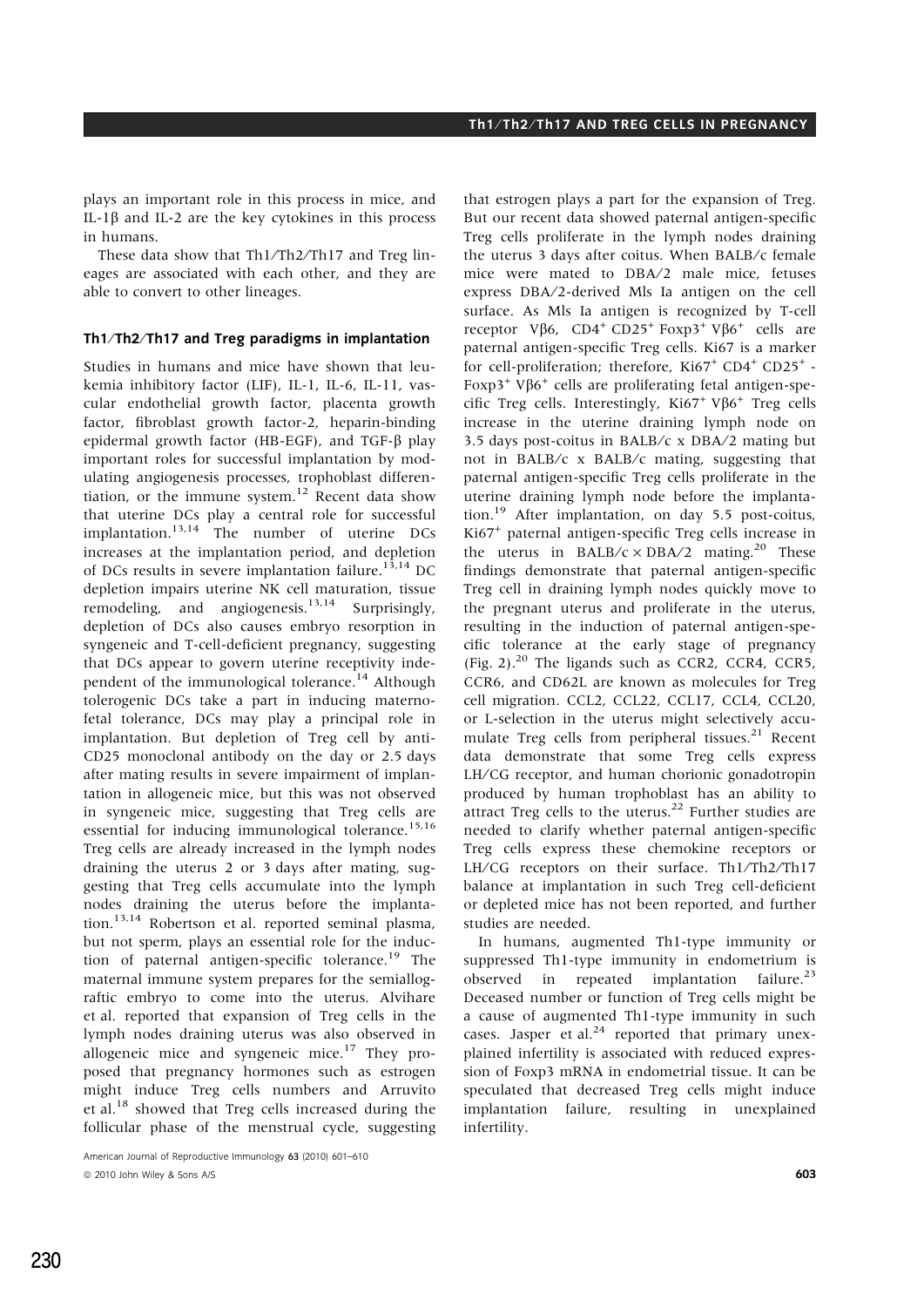

Fig. 2 A model for the paternal antigens-specific Treg cells expansion, proliferation, and mobilization from vagina to pregnant uterus. As a first step, DCs uptake paternal antigen, and these DCs migrate to lymph nodes draining the uterus. DCs present paternal antigens to Treg cells, and Treg cells proliferate before the implantation. These paternal antigen-specific Treg cells migrate to the pregnant uterus by chemokine and hcGinduced chemoattractant mechanisms.

## Th1/Th2/Th17 and Treg paradigms in normal pregnancy

Many studies have reported a predominant Th2-type immunity and suppressed Th1-type immunity during pregnancy. $^{2,3,25}$  This tendency is more clear at the feto–maternal interface (Table 1). Both Th2 cells and T cytotoxic (Tc) 2 cells accumulate in the decidua basalis,<sup>26,27</sup> and uterine DC cells can differentiate naïve T cells to Th2 cells.<sup>28</sup> Therefore, both Th2 cell migration and Th2 cell differentiation induce Th2 type immunity at the feto–maternal interface. But the systemic immune system does not change so much.<sup>25,26</sup> Moreover, IL-4, IL-5, IL-9, and IL-13 knockout mice show normal pregnancy in allogeneic pregnancy,<sup>28</sup> suggesting that predominant Th2-type immunity might not be essential for successful pregnancy. Administration of excess amount of Th1-type cytokine such as IL-2 or IFN $\gamma$  induces abortion in mice, and stimulation of toll-like receptor (TLR) induces Th1-type cytokine production, resulting in abortion.<sup>29</sup> But IFN<sub>Y</sub> also plays an important role for vascular remodeling at the early stage of murine pregnancy.<sup>30</sup> Thus, Th1-type immunity is well controlled to avoid overstimulation of Th1-type immunity. Treg cells might play a part in this process.

IL-17 plays an important role for the pathophysiology in RA.8,9 The symptoms of RA usually improve during pregnancy,<sup>2</sup> suggesting that Th17 cells might be decreased during pregnancy (Table 1).

Two recent articles show that the frequency of circulating Th17 cells to  $CD4^+$  T cells is very low  $(0.64-1.4\%)$  in healthy subjects.<sup>31,32</sup> In our study, the frequency of Th17 cells to  $CD4^+$  T cells during all stages of pregnancy period was similar to that in non-pregnant women,<sup>32</sup> but Santner-Nanan et al.<sup>33</sup> reported that the frequency of Th17 cells in the third trimester of pregnancy was significantly lower compared to that of non-pregnant women. Further studies are needed to determine circulating Th17 cell levels during pregnancy. The main producer of IL-17 in both peripheral blood and deciduas is  $CD4^+$  T cells, and IL-17-expressing  $CD8^+$  T cells are rare (approximately  $0.1\%$ ).<sup>32</sup> CD14<sup>+</sup> monocytes,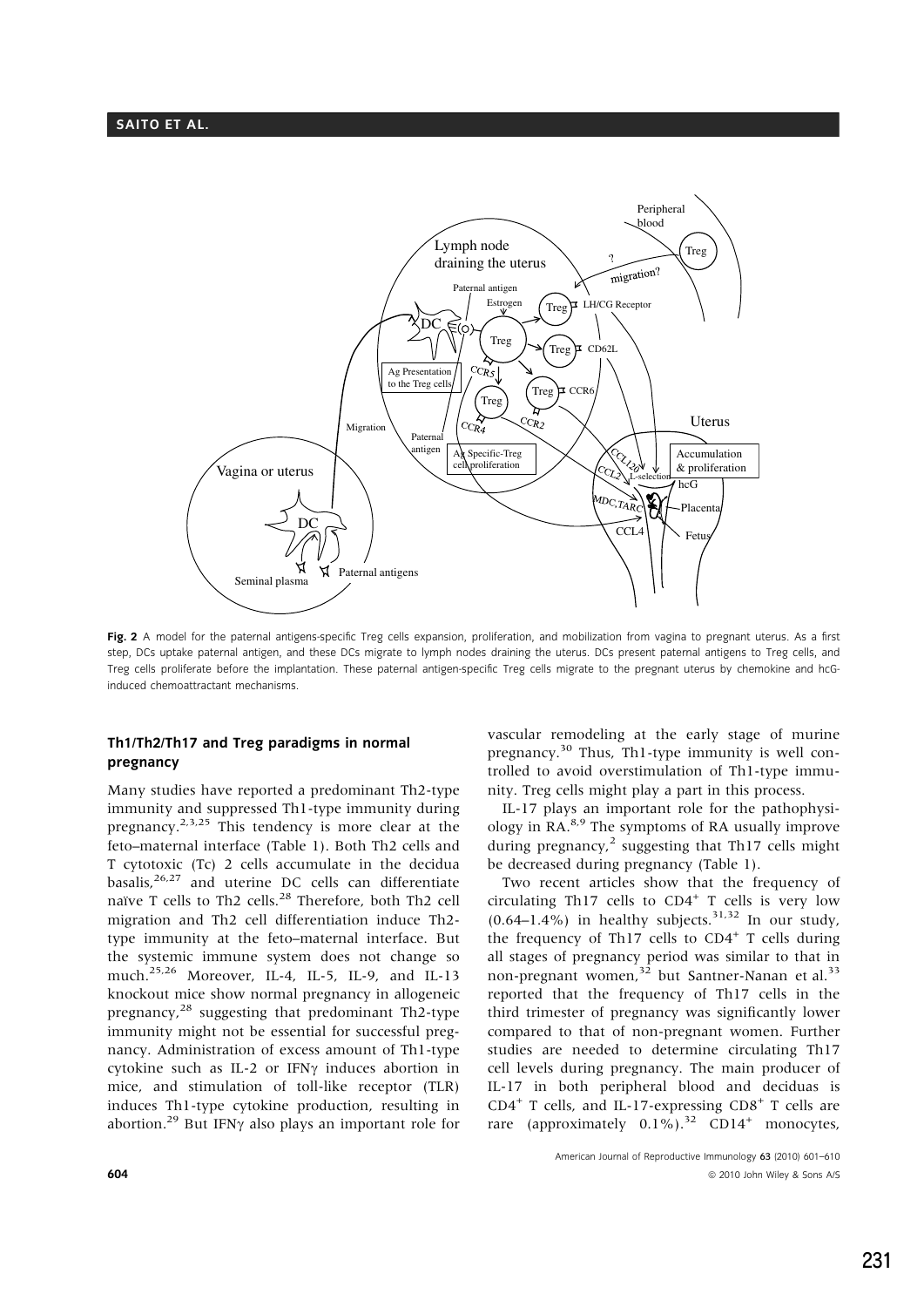#### Th1/Th2/Th17 AND TREG CELLS IN PREGNANCY

CD56<sup>dim</sup> NK cells, and CD56<sup>bright</sup> NK cells do not express IL-17.<sup>34</sup>

Previous studies demonstrate that elevation of IL-17 is observed in acute renal rejection,  $35$  suggesting that increased Th17 cells in pregnancy decidua might be disadvantageous for the maintenance of pregnancy.<sup>33</sup>

Unexpectedly, the frequency of Th17 cells in the decidua is significantly higher compared to that in peripheral blood. The uterine cavity is not completely sterile, and therefore, Th17 cells might play a role to induce protective immune response against extracellular microbes. Recent reports show that IL-17 increases progesterone secretion by JEG-3 human choriocarcinoma cells and induces the invasive capacity of JEG cells.<sup>36</sup> These data suggest IL-17 may be useful for a successful pregnancy.

Inflammation is necessary for successful implantation, but excessive inflammation can cause embryo resorption. Treg cells might regulate excessive inflammation in the uterus at the implantation period. Indeed, endometrial (decidual) Treg cells increase in mice and humans,<sup>16,18,37–39</sup> and Treg cell number in allogeneic pregnant mice is much higher compared to that in syngeneic pregnancy (Table 1).<sup>39</sup> And these Treg cells in the decidua selectively inhibit the mixed lymphocytes reaction (MLR) to umbilical mononuclear cells, suggesting selective migration of fetal antigen-specific Treg cells to the decidua.<sup>40</sup> In humans, extravillous trophoblasts express polymorphic histocompatibility antigen, HLA-C, which can elicit an allogeneic T-cellresponse. Tilburgs et al. $41$  recently reported that pregnancy with a HLA-C-mismatched child induces an increased percentage of activated T cells in decidual tissue. Interestingly, HLA-C-mismatched pregnancies exhibit significantly increased suppressive capacity in one-way MLR reaction to umbilical mononuclear cells, suggesting decidual Treg cells inhibit HLA-C-recognized-T-cell attack. These findings show that Treg cells also play an important role for regulating fetal rejection by maternal immune cells in human pregnancy.

## Th1/Th2/Th17 and Treg paradigms in abortion

Predominant Th1-type immunity is observed in abortion, but predominant Th2-type immunity is also reported in recurrent pregnancy loss.<sup>2-4,6,7</sup> Therefore, adequate balance for Th1/Th2 immunity, i.e., slightly shifted to Th2-type immunity, may be

American Journal of Reproductive Immunology 63 (2010) 601–610  $\circledcirc$  2010 John Wiley & Sons A/S 605

suitable for the maintenance of pregnancy. Overstimulation of Th1 immunity or Th2 immunity might be harmful for successful pregnancy. A pro-inflammatory cytokine IL-17 induces the expression of many mediators of inflammation. Recent data show an increased prevalence of Th17 cells in peripheral blood and decidua in unexplained recurrent spontaneous abortion patients. $42,43$  The master transcription factor for Th17 cells, RORc and IL-23, which play a crucial role in Th17 cells expansion, is also increased in the decidual tissue in recurrent spontaneous abortion cases.<sup>43</sup> An inverse relationship between the numbers of Th17 cells and Treg cells is observed in peripheral blood and decidua of unexplained recurrent spontaneous abortion cases.<sup>43</sup> IL-6 is a key cytokine that blocks the development of Treg cells and induces the differentiation of Th17 cells. The serum IL-6 and soluble IL-6 receptor (sIL-6R) levels are increased. On the other hand, the trans-signaling inhibitor, soluble gp130 (sgp130) level, is decreased in recurrent spontaneous cases.<sup>44</sup> After paternal lymphocytes alloimmunization, sIL-6R levels are decreased and sgp130 levels are increased, and Treg cell number is increased.<sup>44</sup> These findings suggest IL-6 trans-signaling plays a very important role for regulating Th17/Treg balance.

We have already reported that Th17 cells increased in decidua of inevitable abortion, i.e., progression stage of abortion.<sup>42</sup> And the number of IL-17<sup>+</sup> cells is well correlated with that of neutrophils, suggesting that IL-17 plays an important role in neutrophil infiltration. But Th17 cells did not change in the decidua of missed abortion cases that did not show vaginal bleeding, uterine cramping or cervical deletion.42 Importantly, all the abortion cases in Wang's study were inevitable abortion.<sup>43</sup> These findings suggest that increased Th17 cells are a consequence of fetal loss, but not a cause of fetal loss. After embryonic death, increased IL-1 or IL-6 production and decreased TGF- $\beta$  production might cause increased Th17 cells and decreased Treg cells in the uterus.

Our group first reported the decreased numbers of peripheral and decidual Treg cells in spontaneous abortion cases. $37$  Yang et al.<sup>45</sup> reported that the proportion of Treg cells in both decidua and peripheral blood in unexplained recurrent spontaneous abortion was significantly lower than those in control women. And the immunosuppressive activity of Treg cells in repeated miscarriage cases have reduced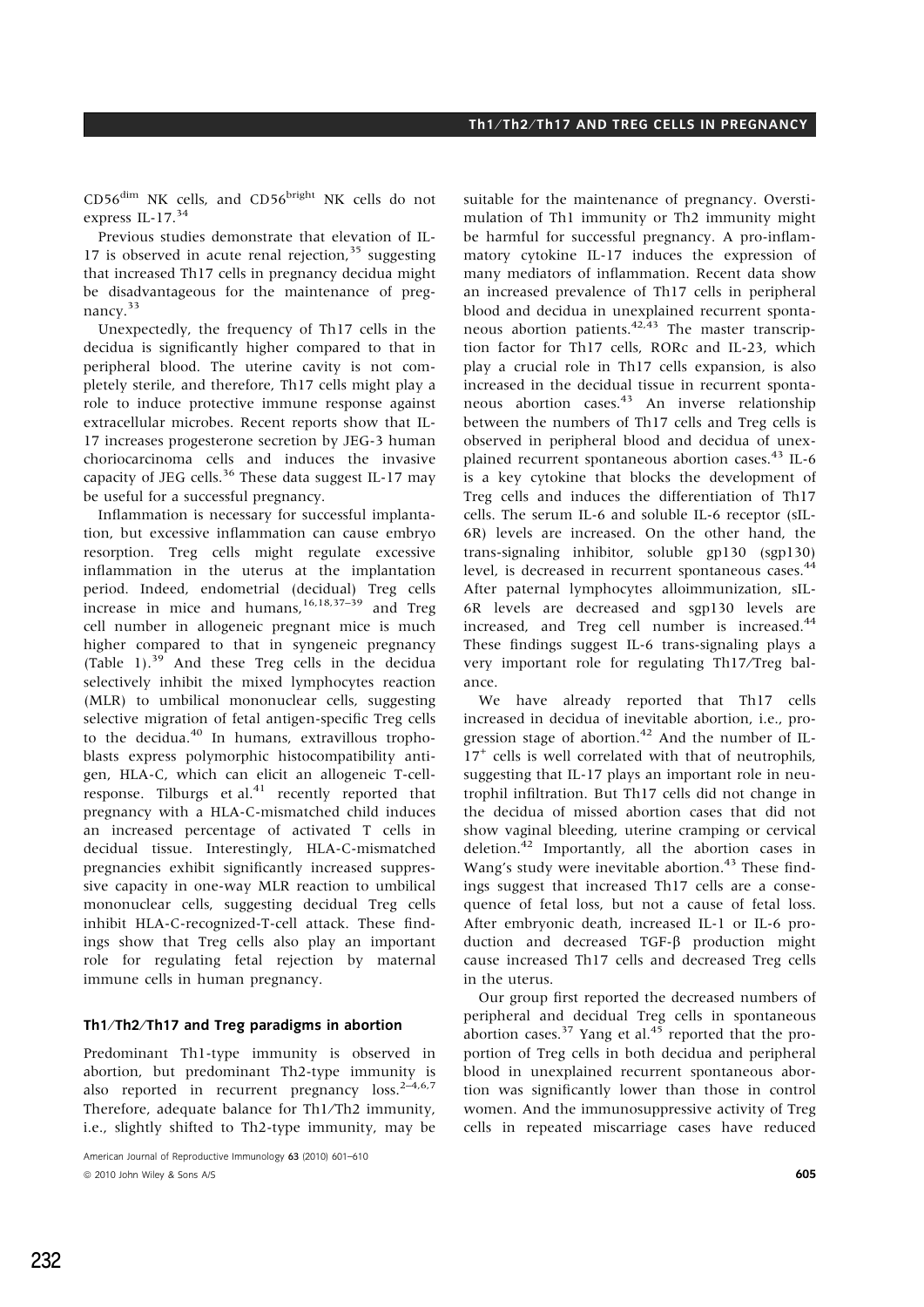|                        | Normal pregnancy         |                     | Abortion              |                                                                                                              |                                                                            |
|------------------------|--------------------------|---------------------|-----------------------|--------------------------------------------------------------------------------------------------------------|----------------------------------------------------------------------------|
|                        | Peripheral blood         | <b>Uterus</b>       | Peripheral blood      | <b>Uterus</b>                                                                                                | Depletion of Th1, Th2, Th17 or Treg cells                                  |
| Th <sub>1</sub> cells  | $\checkmark$             |                     | $\lambda \rightarrow$ | $\uparrow \rightarrow$                                                                                       | Abortion is not observed.                                                  |
| Th <sub>2</sub> cells  | $\overline{\phantom{a}}$ |                     | $\rightarrow$         | $\downarrow \rightarrow \uparrow$ (conflict data)                                                            | Abortion is not observed.                                                  |
| Th <sub>17</sub> cells | $\rightarrow \vee$       |                     | $\rightarrow$ 1       | $\rightarrow$ (missed abortion)<br>T (inevitable abortion)<br>1 (recurrent abortion:<br>inevitable abortion) | There is no data, but IL-17 null mice are fertile.                         |
| Treg cells             |                          | $\uparrow \uparrow$ | $\rightarrow$         | $\rightarrow$                                                                                                | Abortion and implantation failure<br>are observed in allogeneic pregnancy. |

suppressive capacity compared with normal fertile women.18 Persistent TLR stimulation or IL-6 suppression of Treg function have been reported, 46,47 and therefore these reduced Treg functions in recurrent spontaneous abortion might be caused by chronic inflammation. In a mouse model, when BALB/c CD25<sup>-</sup> lymphocytes are injected into BALB/c nu/nu T-cell-deficient mice, they did not have CD4<sup>+</sup> CD25<sup>+</sup> Treg cells. These Treg-deficient mice showed abortion in allogeneic pregnancy, but this was not observed in syngeneic pregnancy.<sup>17</sup> But it has not been clarified how greatly Treg cells induce abortion in allogeneic pregnancy. We have injected various amounts of anti-CD25 monoclonal antibody on 4.5 and 7.5 days after mating and found that an over 60% decrease of Treg cells could induce abortion in allogeneic pregnancy.<sup>48</sup> CBA/J female mice mated with DBA/2J male mice is a good model for abortion. Interestingly, Zenclussens et al.<sup>16</sup> reported fewer Treg cells associated with elevated Th1-type immunity in  $CBA/J \times DBA/2J$  mating. Adoptive transfer of  $CD4^+$   $CD25^+$  cells from normal pregnant mice prevented fetal loss, but adoptive transfer of  $CD4^+$   $CD25^+$  T cells from non-pregnant mice had no effect for protecting fetal loss. Transfer of CD4+ CD25<sup>+</sup> T cells from pregnant mice on day 4 of pregnancy did not prevent abortion.<sup>16</sup> Interestingly, transfer of  $CD4^+$   $CD25^+$  Treg cells to abortionprone mice induced the expression of LIF and TGF- $\beta$ , but the expression of Th1-type cytokines such as IFN $\gamma$  and TNF $\alpha$ was unchanged, and Th1/Th2 ratio did not change.<sup>49</sup> These findings show that the protective effect against abortion by Treg cells might not be caused by the correction of abnormal Th1/Th2 balance.

# Th1/Th2/Th17 and Treg paradigms in preterm labor

Preterm labor is associated with subclinical infection, and intrauterine inflammatory response causes preterm labor and delivery. Therefore, the secretion of pro-inflammatory cytokines such as IL-1, IL-6, IL-8, and TNFa is increased in amniotic fluid, decidual tissue, and chronic tissue. Although the secretion of Th1-type cytokines, i.e., IL-2, IFN $\gamma$ , and TNF $\alpha$ , which mediate inflammatory reactions, is up-regulated in preterm labor,<sup>50</sup> the secretion of Th2-type cytokines, i.e., IL-4 and IL-6, is also elevated.<sup>51</sup>

 $TGF- $\beta$  might be a key cytokine that regulates$ Th17/Treg lineage. As IL-17 is a key cytokine that induces inflammation, IL-17 might have some roles in pathophysiology of preterm labor. Our groups recently found that Th17 cell number is increased in the chorioamniotic membrane of preterm delivery cases with chorioamnionitis  $(CAM)^{34}$  Amniotic fluid IL-17 levels in severe CAM (stage III) preterm delivery cases were significantly higher than those in CAM-negative preterm delivery cases. Amniotic fluid IL-17 levels were positively correlated with IL-8 levels. Interestingly, although IL-17 did not enhance IL-8 secretion by amniotic mesenchymal cells, TNFainduced IL-8 secretion was enhanced by IL-17 in a dose-dependent manner. Amniotic mesenchymal cells express IL-17 receptor, and therefore, IL-17 signaling pathway might up-regulate TNFa-induced IL-8 secretion by amniotic mesenchymal cells. Indeed, the IKK inhibitor and MAPK inhibitor significantly inhibited IL-17 with TNFa-induced IL-8 secretion in amniotic mesenchymal cells. $34$  These findings show that Th17 cells promote inflammation at the feto– maternal interface in preterm delivery.

American Journal of Reproductive Immunology 63 (2010) 601–610 **606 2010** John Wiley & Sons A/S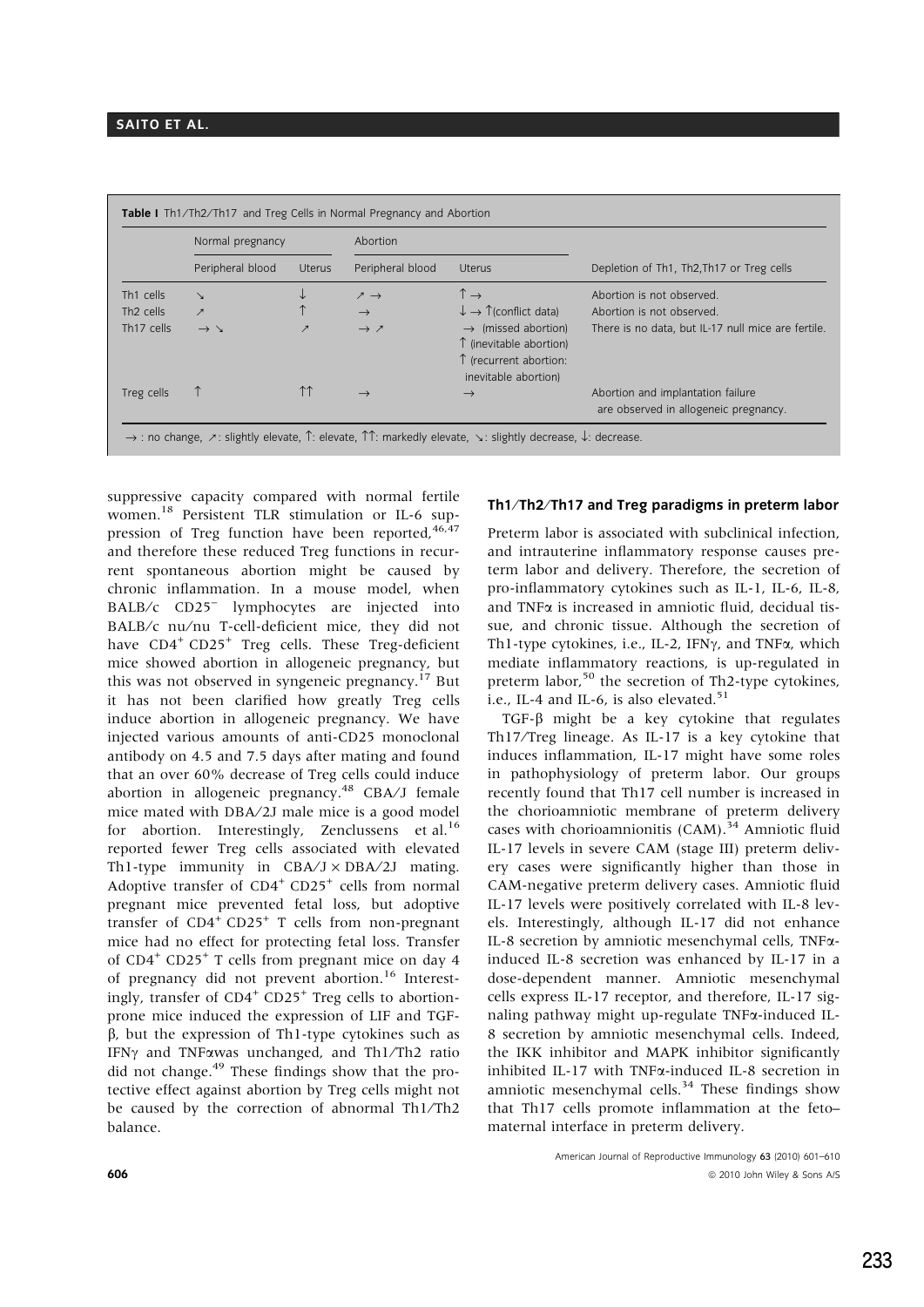

#### Th1/Th2/Th17 and Treg paradigms in preeclampsia

In the early days of reproductive immunology when the Th1/Th2 paradigm was first proposed, Th1/Th2 balance in preeclampsia was examined by measuring cytokines or detecting intracellular cytokines by flow cytometry.<sup>5</sup> It has been clarified that predominant Th1-type immunity is present in preeclampsia. $5$  A later study demonstrated that the production of Th1 type cytokine, IFN- $\gamma$ , is also enhanced in NK cells.<sup>52</sup> Secreted IL-12p70 and IL-18, which differentiate Th1 cells from the progenitor cells, are increased in preeclampsia.5,52 Predominant Th1-type immunity may suppress the tolerance system, resulting in preeclampsia.

As a next stage, our interest shifted to the Treg cells in preeclampsia, because Treg cells were proposed as major contributors to the maintenance of tolerance during pregnancy.<sup>17,37,38</sup> Recent reports described decreased numbers of Treg cells in preeclampsia,<sup>53,54</sup> although two other articles found stable Treg cells in preeclampsia.<sup>55,56</sup> However, the sample number was too small in one study,<sup>56</sup> and the other study<sup>55</sup> evaluated only total  $CD4^+$   $CD25^+$ as Treg cells. The frequency of a  $CD4^+$   $CD25^{\text{high}}$  cell population was not described. In humans, Treg cells are  $CD4^+$  CD25<sup>high</sup> cells, and  $CD4^+$  CD25<sup>dim</sup> cells have no ability for immunoregulation.

Recently, Santner-Nanan et al.<sup>33</sup> reported very interesting findings. They studied the frequency of  $CD4^+$   $CD25^{\text{high}}$ ,  $CD4^+$   $CD127^{\text{low}}$  $CD25^+$ , and  $CD4^+$  CD127<sup>low</sup>CD25<sup>+</sup>, , and CD4+ Foxp3<sup>+</sup> cells in preeclampsia. Treg cells are involved in all of these three populations. The fre-

American Journal of Reproductive Immunology 63 (2010) 601–610  $\circledcirc$  2010 John Wiley & Sons A/S 607

quencies of the three populations in preeclampsia were significantly lower than those in normal pregnancy, and the immunosuppressive function of Treg cells did not change in preeclampsia. These findings strongly support that inadequate tolerance because of small numbers of Treg cells may be present in preeclampsia.

Recently, the developmental and functional links between induced Treg (iTreg) cells and Th17 cells have been reported.<sup>8,9</sup> Th17 cells and iTreg cells share a requirement for TGF- $\beta$ , and high TGF- $\beta$  concentrations induce Treg cells. Terminal differentiation of Th17 cells requires IL-1 $\beta$  and TGF- $\beta$ .<sup>57</sup> An imbalance between Treg cells and Th17 cells has been proposed as a pathogenic mechanism in several human diseases. Santner-Nanan et al. recently reported an increased population of peripheral blood Treg cells and a decreased population of peripheral Th17 cells in normal pregnancy. In contrast, a decreased population of Treg cells and an increased population of Th17 cells compared to non-pregnancy levels in preeclampsia have been reported.<sup>33</sup>

Preeclampsia is associated with exaggerated systemic inflammatory changes<sup>58</sup> and poor angiogenesis because of increased levels of soluble Flt-1 and soluble endoglin<sup>59</sup> (Fig. 3). Very interestingly, soluble endoglin is an inhibitor of TGF- $\beta$ ; therefore, TGF- $\beta$ signaling is suppressed in preeclampsia. Furthermore, IL-1 $\beta$  and IL-6, which induce Th17 cell differentiation, are produced by monocytes in preeclampsia. These factors may easily differentiate Th17 cells, which induce exaggerated inflammation, resulting decreased numbers of Treg cells. Increased Th17 cells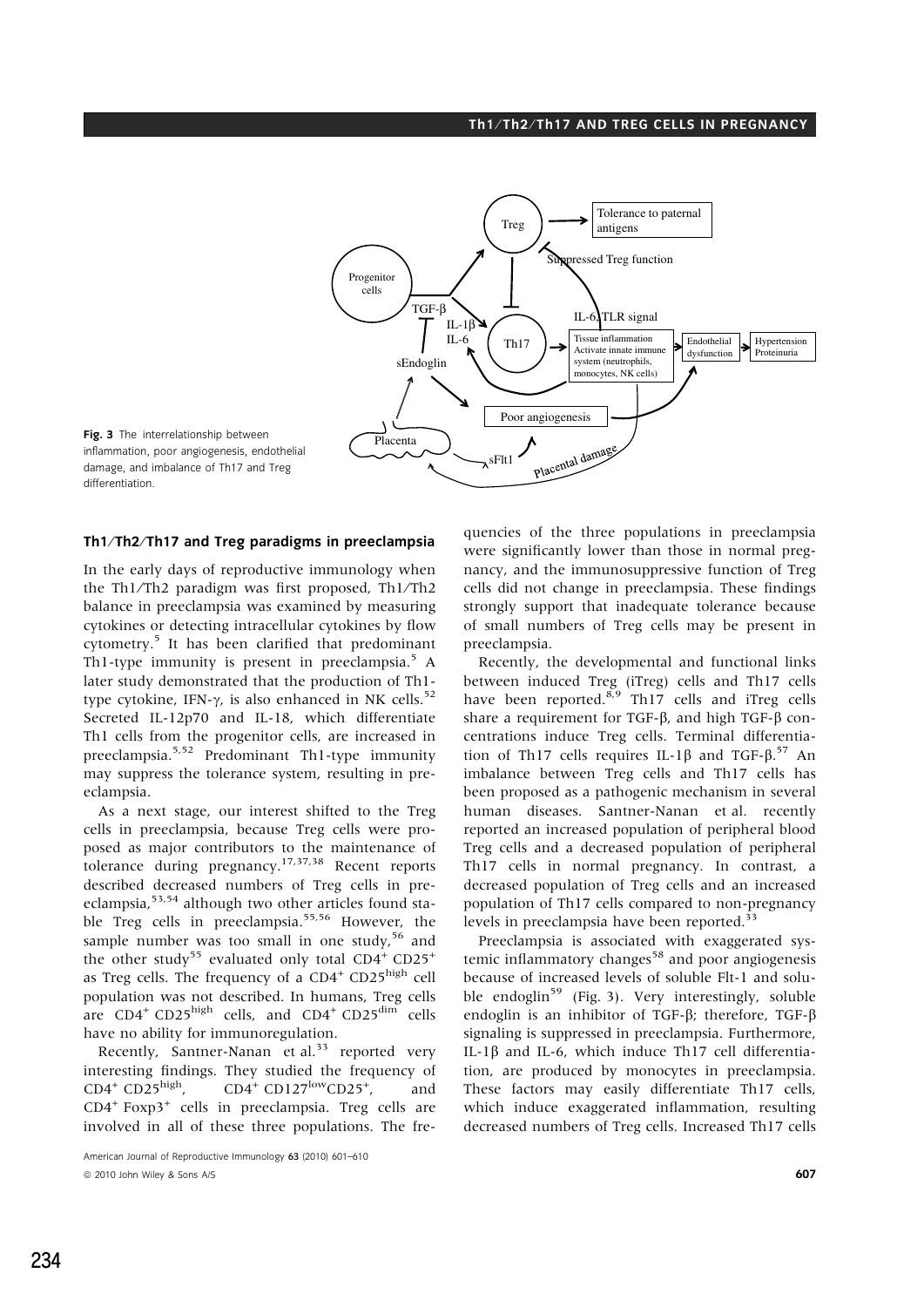may induce exaggerated systemic inflammatory changes and vascular endothelial dysfunction. Furthermore, chronic inflammation may impair Treg function.<sup>47</sup> The chronic inflammation theory, endothelial dysfunction theory, poor angiogenesis theory, and immune maladaption theory are interrelated, and the imbalanced differentiation of Treg cells and Th17 cells may explain the pathophysiology of preeclampsia.

### Conclusions

The new paradigm, i.e., the Th1/Th2/Th17 and Treg paradigms, has been proposed, and emerging literature provides many new findings in reproductive biology and immunology. The balance and correlation between Th1 cells, Th2 cells, Th17 cells, and Treg cells should be discussed to understand reproductive immunology, and it is important to find new therapies for implantation failure, recurrent pregnancy loss, preterm labor, and preeclampsia.

#### References

- 1 Mosmann TR, Cherwinski H, Bond MW, Giedlin MA, Coffman RL: Two types of murine helper T cell clone. I. Definition according to profiles of lymphokine activities and secreted proteins. J Immunol 1986; 136:2348–2357.
- 2 Wegmann TG, Lin H, Guilbert L, Mosmann TR: Bidirectional cytokine interactions in the maternalfetal relationship: is successful pregnancy a TH2 phenomenon? Immunol Today 1993; 14:353–356.
- 3 Piccinni MP, Beloni L, Livi C, Maggi E, Scarselli G, Romagnani S: Defective production of both leukemia inhibitory factor and type 2 T-helper cytokines by decidual T cells in unexplained recurrent abortions. Nat Med 1998; 4:1020–1024.
- 4 Raghupathy R: Th1-type immunity is incompatible with successful pregnancy. Immunol Today 1997; 18:478–482.
- 5 Saito S, Sakai M: Th1/Th2 balance in preeclampsia. J Reprod Immunol 2003; 59:161–173.
- 6 Chaouat G, Lédée-Bataille N, Zourbas S, Ostojic S, Dubanchet S, Martal J, Frydman R: Cytokines, implantation and early abortion: re-examining the Th1/Th2 paradigm leads to question the single pathway, single therapy concept. Am J Reprod Immunol 2003; 50:177–186.
- 7 Bates MD, Quenby S, Takakuwa K, Johnson PM, Vince GS: Aberrant cytokine production by peripheral

blood mononuclear cells in recurrent pregnancy loss? Hum Reprod 2002; 17:2439–2444.

- 8 Peck A, Mellins ED: Plasticity of T-cell phenotype and function: the T helper type 17 example. *Immunology* 2009; 129:147–153.
- 9 Crome SQ, Wang AY, Levings MK: Translational mini-review series on Th17 cells: function and regulation of human T helper 17 cells in health and disease. Clin Exp Immunol 2010; 159:109–119.
- 10 Sakaguchi S: Naturally arising Foxp3-expressing  $CD25 + CD4 + regularory T cells in immunological$ tolerance to self and non-self. Nat Immunol 2005; 6:345–352.
- 11 Akbar AN, Vukmanovic-Stejic M, Taams LS, Macallan DC: The dynamic co-evolution of memory and regulatory CD4+ T cells in the periphery. Nat Rev Immunol 2007; 7:231–237.
- 12 Yoshinaga K: Review of factors essential for blastocyst implantation for their modulating effects on the maternal immune system. Semin Cell Dev Biol 2008; 19:161–169.
- 13 Krey G, Frank P, Shaikly V, Barrientos G, Cordo-Russo R, Ringel F, Moschansky P, Chernukhin IV, Metodiev M, Fernández N, Klapp BF, Arck PC, Blois SM: In vivo dendritic cell depletion reduces breeding efficiency, affecting implantation and early placental development in mice. J.Mol Med 2008; 86:999–1011.
- 14 Plaks V, Birnberg T, Berkutzki T, Sela S, BenYashar A, Kalchenko V, Mor G, Keshet E, Dekel N, Neeman M, Jung S: Uterine DCs are crucial for decidua formation during embryo implantation in mice. J Clin Invest 2008; 118:3954–3965.
- 15 Darrasse-Jèze G, Klatzmann D, Charlotte F, Salomon BL, Cohen JL: CD4+CD25+ regulatory/suppressor T cells prevent allogeneic fetus rejection in mice. Immunol Lett 2006; 102:106–109.
- 16 Zenclussen AC, Gerlof K, Zenclussen ML, Sollwedel A, Bertoja AZ, Ritter T, Kotsch K, Leber J, Volk HD: Abnormal T-cell reactivity against paternal antigens in spontaneous abortion: adoptive transfer of pregnancyinduced CD4+CD25+ T regulatory cells prevents fetal rejection in a murine abortion model. Am J Pathol 2005; 166:811–822.
- 17 Aluvihare VR, Kallikourdis M, Betz AG: Regulatory T cells mediate maternal tolerance to the fetus. Nat Immunol 2004; 5:266–271.
- 18 Arruvito L, Sanz M, Banham AH, Fainboim L: Expansion of CD4+CD25+ and FOXP3+ regulatory T cells during the follicular phase of the menstrual cycle: implications for human reproduction. J Immunol 2007; 178:2572–2578.

American Journal of Reproductive Immunology 63 (2010) 601–610 **608 2010 John Wiley & Sons A/S CONSUMINE AND A 2010 John Wiley & Sons A/S**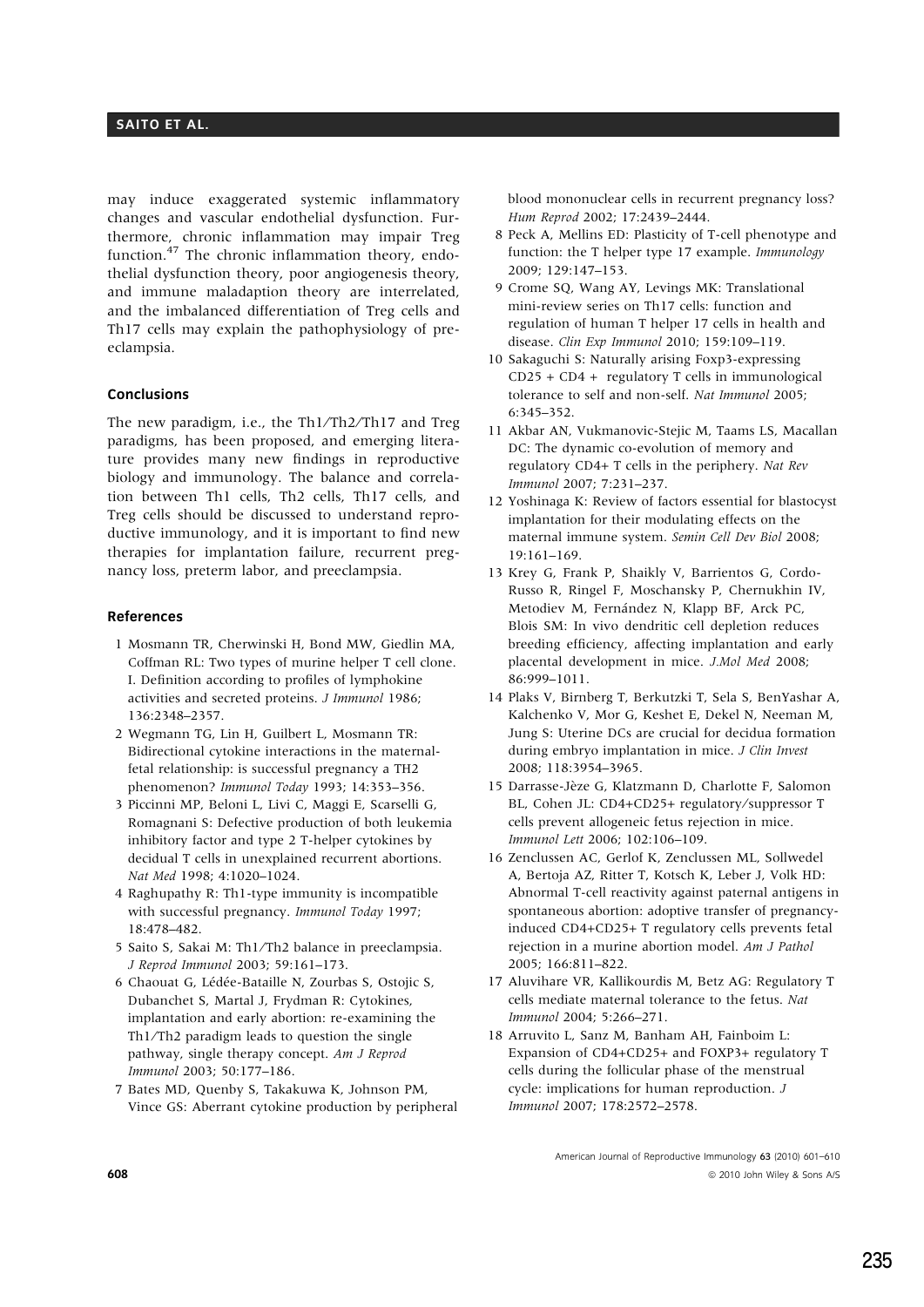## Th1/Th2/Th17 AND TREG CELLS IN PREGNANCY

- 19 Robertson SA, Guerin LR, Bromfield JJ, Branson KM, Ahlström AC, Care AS: Seminal fluid drives expansion of the CD4+CD25+ T regulatory cell pool and induces tolerance to paternal alloantigens in mice. Biol Reprod 2009; 80:1036–1045.
- 20 Shima T: Paternal antigen-specific regulatory T cells proliferate in the draining lymph nodes before the implantation and proliferate in the uterus after the implantation, and are necessary for maintenance of allogeneic pregnancy 2010 ASRI Annual Meeting Abstract.
- 21 Guerin LR, Prins JR, Robertson SA: Regulatory T-cells and immune tolerance in pregnancy: a new target for infertility treatment? Hum Reprod Update 2009; 15:517–535.
- 22 Schumacher A, Brachwitz N, Sohr S, Engeland K, Langwisch S, Dolaptchieva M, Alexander T, Taran A, Malfertheiner SF, Costa SD, Zimmermann G, Nitschke C, Volk HD, Alexander H, Gunzer M, Zenclussen AC: Human chorionic gonadotropin attracts regulatory T cells into the fetal-maternal interface during early human pregnancy. J Immunol 2009; 182:5488–5497.
- 23 Lédée-Bataille N, Dubanchet S, Coulomb-L'hermine A, Durand-Gasselin I, Frydman R, Chaouat G: A new role for natural killer cells, interleukin (IL)-12, and IL-18 in repeated implantation failure after in vitro fertilization. Fertil Steril 2004; 81:59–65.
- 24 Jasper MJ, Tremellen KP, Robertson SA: Primary unexplained infertility is associated with reduced expression of the T-regulatory cell transcription factor Foxp3 in endometrial tissue. Mol Hum Reprod 2006; 12:301–308.
- 25 Saito S: Cytokine network at the feto-maternal interface. J Reprod Immunol 2000; 47:87–103.
- 26 Tsuda H, Michimata T, Sakai M, Nagata K, Nakamura M, Saito S: A novel surface molecule of Th2- and Tc2-type cells, CRTH2 expression on human peripheral and decidual CD4+ and CD8+ T cells during the early stage of pregnancy. Clin Exp Immunol 2001; 123:105–111.
- 27 Michimata T, Tsuda H, Sakai M, Fujimura M, Nagata K, Nakamura M, Saito S: Accumulation of CRTH2 positive T-helper 2 and T-cytotoxic 2 cells at implantation sites of human decidua in a prostaglandin D(2)-mediated manner. Mol Hum Reprod 2002; 8:181–187.
- 28 Fallon PG, Jolin HE, Smith P, Emson CL, Townsend MJ, Fallon R, Smith P, McKenzie AN: IL-4 induces characteristic Th2 responses even in the combined absence of IL-5, IL-9, and IL-13. Immunity 2002; 17:7– 17.
- 29 Lin Y, Ren L, Wang W, Di J, Zeng S, Saito S: Effect of TLR3 and TLR7 activation in uterine NK cells from

American Journal of Reproductive Immunology 63 (2010) 601–610  $\degree$  2010 John Wiley & Sons A/S 609

non-obese diabetic (NOD) mice. Reprod Immunol 2009;  $82.12 - 23$ 

- 30 Miyazaki S, Tsuda H, Sakai M, Hori S, Sasaki Y, Futatani T, Miyawaki T, Saito S: Predominance of Th2-promoting dendritic cells in early human pregnancy decidua. J Leukoc Biol 2003; 74:514–522.
- 31 Croy BA, Chantakru S, Esadeg S, Ashkar AA, Wei Q: Decidual natural killer cells: key regulators of placental development (a review). J Reprod Immunol 2002; 57:151–168.
- 32 Nakashima A, Ito M, Yoneda S, Shiozaki A, Hidaka T, Saito S: Circulating and decidual Th17 cell levels in healthy pregnancy. Am J Reprod Immunol 2010; 63:104–109.
- 33 Santner-Nanan B, Peek MJ, Khanam R, Richarts L, Zhu E, Fazekas de St Groth B, Nanan R: Systemic increase in the ratio between Foxp3+ and IL-17 producing CD4+ T cells in healthy pregnancy but not in preeclampsia. J Immunol 2009; 183:7023–7030.
- 34 Ito M, Nakashima A, Hidaka T, Okabe M, Bac ND, Ina S, Yoneda S, Shiozaki A, Sumi S, Tsuneyama K, Nikaido T, Saito S: A role for IL-17 in induction of an inflammation at the fetomaternal interface in preterm labour. J Reprod Immunol 2010; 84:75–85.
- 35 Loong CC, Hsieh HG, Lui WY, Chen A, Lin CY: Evidence for the early involvement of interleukin 17 in human and experimental renal allograft rejection. J Pathol 2002; 197:322–332.
- 36 Pongcharoen S, Supalap K: Interleukin-17 increased progesterone secretion by JEG-3 human choriocarcinoma cells. Am J Reprod Immunol 2009; 61:261–264.
- 37 Sasaki Y, Sakai M, Miyazaki S, Higuma S, Shiozaki A, Saito S: Decidual and peripheral blood CD4+CD25+ regulatory T cells in early pregnancy subjects and spontaneous abortion cases. Mol Hum Reprod 2004; 10:347–353.
- 38 Somerset DA, Zheng Y, Kilby MD, Sansom DM, Drayson MT: Normal human pregnancy is associated with an elevation in the immune suppressive CD25+ CD4+ regulatory T-cell subset. Immunology 2004; 112:38–43.
- 39 Zhao JX, Zeng YY, Liu Y: Fetal alloantigen is responsible for the expansion of the  $CD4(+)CD25(+)$ regulatory T cell pool during pregnancy. J Reprod Immunol 2007; 75:71–81.
- 40 Tilburgs T, Roelen DL, van der Mast BJ, de Groot-Swings GM, Kleijburg C, Scherjon SA, Claas FH: Evidence for a selective migration of fetus-specific CD4+CD25bright regulatory T cells from the peripheral blood to the decidua in human pregnancy. J Immunol 2008; 180:5737–5745.